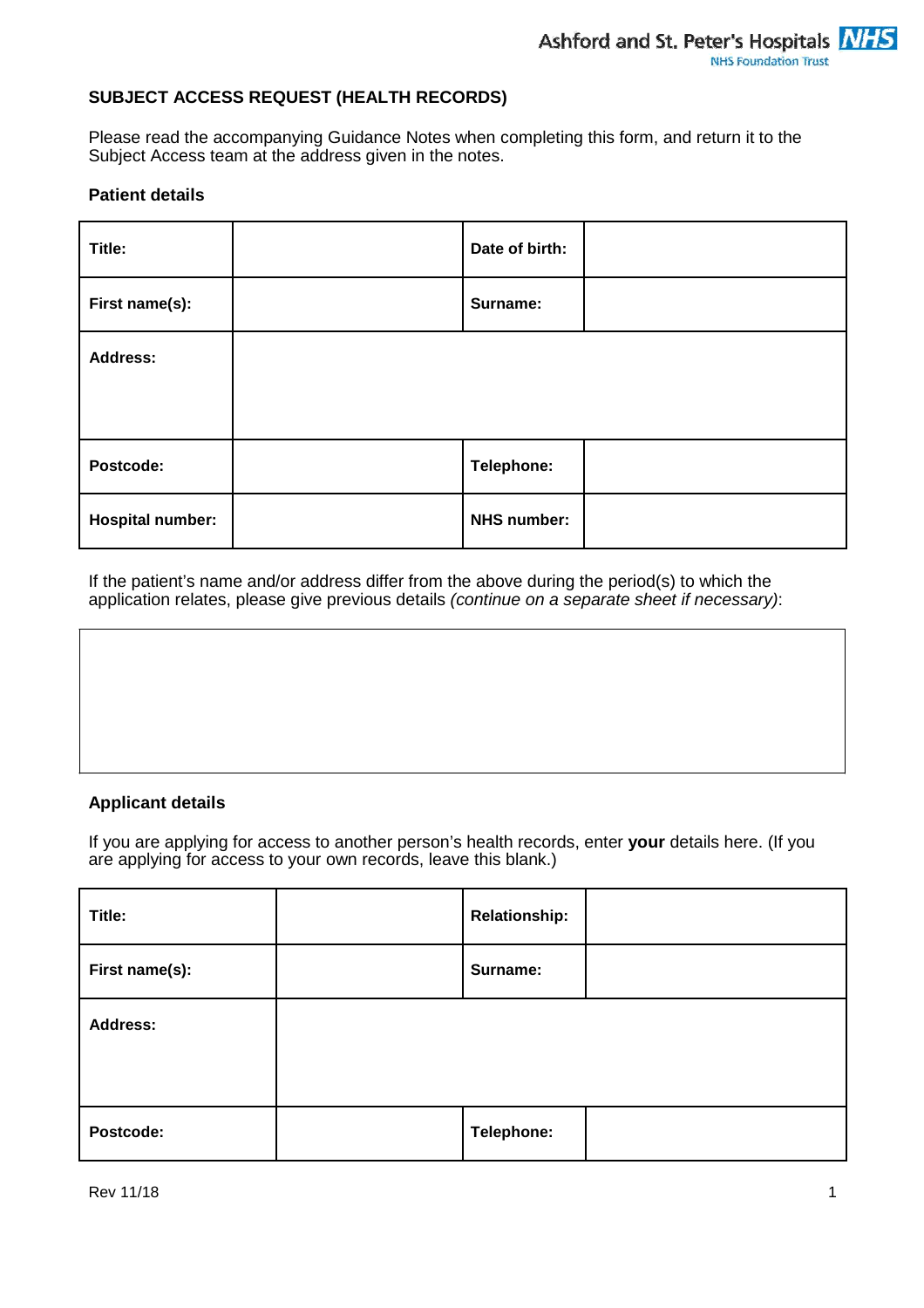### **Information requested**

You are entitled to a copy of all records which we hold about you, but we may be able to complete your request more quickly if you narrow the scope and focus to particular episodes of care. Please give us **as much detail as possible** to help us find the information you want (continue on a separate sheet if necessary). If you wish to receive test results and nursing notes please indicate this.

| <b>Dates</b> | <b>Hospital &amp; Department</b> | Name of consultant;<br>any other details of episode |
|--------------|----------------------------------|-----------------------------------------------------|
|              |                                  |                                                     |
|              |                                  |                                                     |
|              |                                  |                                                     |
|              |                                  |                                                     |
|              |                                  |                                                     |

#### **Authority for access**

Tick **ONE** of the following options, and attach copies of the relevant evidence as described in the accompanying guidance notes. Please do not send original documents. **If you do not attach appropriate evidence, we will be unable to process your request.**

| I am the patient.                                                                                                                                                                  |
|------------------------------------------------------------------------------------------------------------------------------------------------------------------------------------|
| Attach: (1) Photographic proof of identity (eg. passport or driving licence), and                                                                                                  |
| (2) Proof of address (eg. recent within 3 months, bank statement or utility bill).                                                                                                 |
| am the parent/guardian of the patient, who is too young to understand the request.                                                                                                 |
| Attach: (1) Photographic proof of your identity (eg. passport or driving licence), and                                                                                             |
| (2) Proof of address (eg. bank statement or utility bill), and                                                                                                                     |
| (3) Proof of parental responsibility (eg. full birth certificate, child tax credit, etc.)                                                                                          |
| I have authority to act on behalf of the patient. (Not applicable if patient is deceased.)<br>Attach: Written consent from the patient, or power of attorney for health & welfare. |
| I am the deceased's patient personal representative.                                                                                                                               |
| Attach: Any of: Copy of the will naming you as executor, solicitor's letter granting executor<br>status, grant of probate, or letters of administration.                           |
| I have a claim arising from the death of the patient.                                                                                                                              |
| Attach: An explanation of how the health records are relevant to that claim.                                                                                                       |
|                                                                                                                                                                                    |

#### **Declaration**

"I declare that the information I have provided is correct to the best of my knowledge."

**Signed:** 2008. 2009. 2010. 2010. 2010. 2010. 2010. 2010. 2010. 2010. 2010. 2010. 2010. 2010. 2010. 2010. 2010. 2010. 2010. 2010. 2010. 2010. 2010. 2010. 2010. 2010. 2010. 2010. 2010. 2010. 2010. 2010. 2010. 2010. 2010. 20

Rev 11/18 2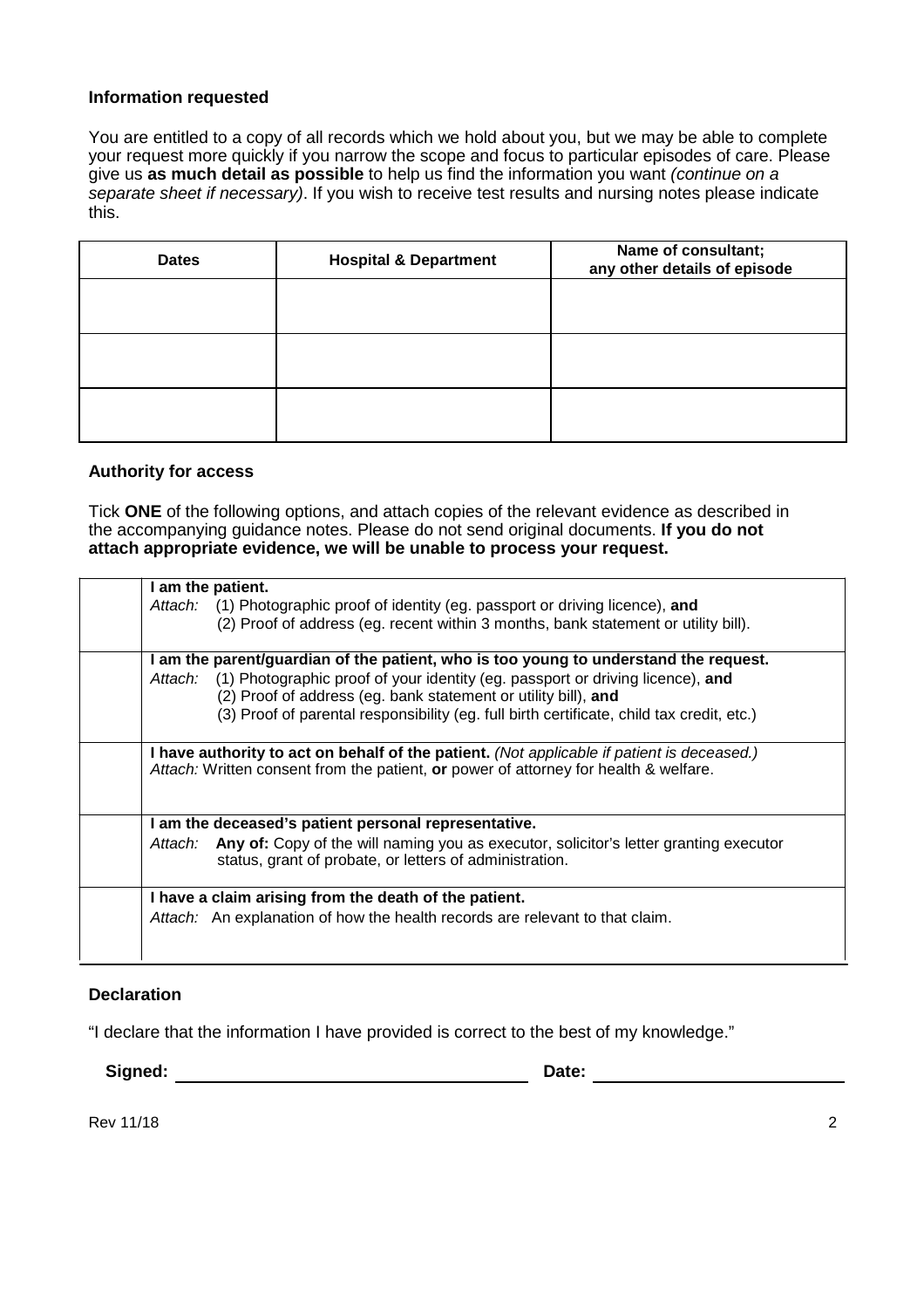# **SUBJECT ACCESS REQUEST (HEALTH RECORDS) – GUIDANCE NOTES**

### **Rights of access**

The General Data Protection Regulation (GDPR) and the Data Protection Act 2018 give individuals ("Data Subjects") rights to access information held about them held by organisations ("Data Controllers"). GDPR places obligations on data controllers to handle and manage information in a specific way. GDPR relates specifically to information relating to living individuals.

The Access to Health Records Act 1990 deals with disclosure of deceased persons' health records. Under the Access to Health Records Act 1990, the health records of deceased patients may be accessed only by the patient's personal representative (the executor of the will, or a person granted probate or letters of administration), or by any person with a claim arising from the death. We will ask for evidence of one of these, but will otherwise normally handle the application as if it were a subject access request.

Family members and next of kin have no automatic right of access to records, even after a patient's death. Power of attorney also ends at death.

If you are applying for a copy of health records for any non-medical purpose, with the patient's written consent, we will normally handle the application as if it were a subject access request.

### **What you need to provide**

You must provide written evidence of identity and, if you are not the patient, appropriate lawful authority to act on the patient's behalf. The application form lists the evidence which is needed for each type of application.

If you are the parent/guardian of a child and are making an application on their behalf, please note that you can only act without their consent until they are old enough to understand the nature of the request for themselves. We therefore normally ask for the child's consent if they are 12 years of age or over – see our Confidentiality & Data Protection Policy for more details.

# **What you can expect from us**

**The majority of our records are now held in an electronic form.** These records will be burnt on to a CD unless you specify that you would like them in another format. The 7 zip program will be required to access the records. We are not at this time able to provide electronic copies of records held in a paper form.

Information will normally be provided free of charge. Although a reasonable fee for administrative costs may be charged if a request is manifestly excessive.

We will respond to your request with **the statutory calendar month** upon receipt of valid proof that you have the legitimate rights to access data. If we are having a difficulty meeting this timeframe we may extend by a maximum of two calendar months. We will notify you before the end of one calendar month if an extension is required and the reason for this.